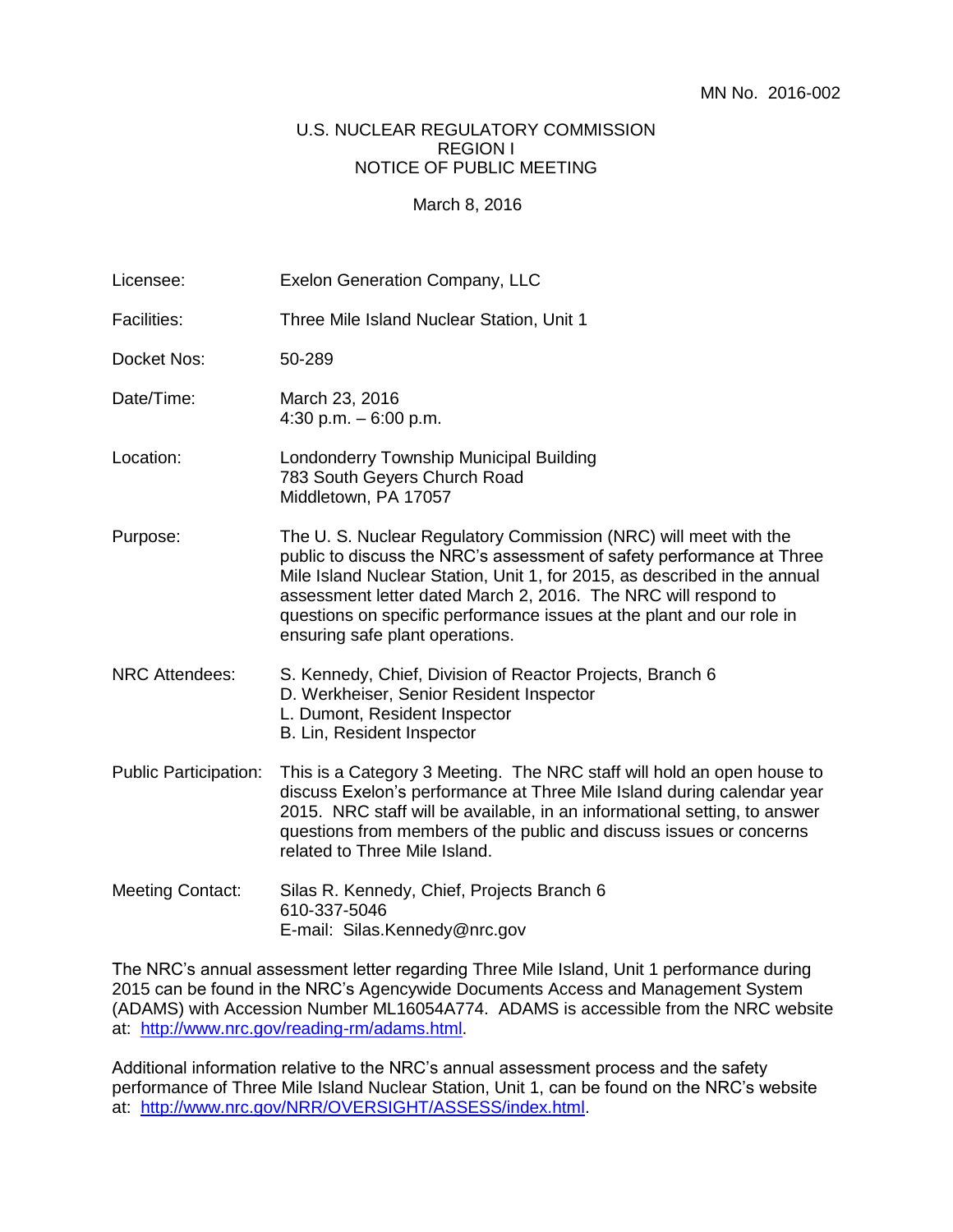The NRC's Policy Statement, "Enhancing Public Participation in NRC Meetings," effective May 28, 2002, applies to this meeting. The policy statement may be found on the NRC website, [http://www.nrc.gov/reading-rm/doc-collections/commission/policy/67fr36920.html,](http://www.nrc.gov/reading-rm/doc-collections/commission/policy/67fr36920.html) and contains information regarding visitors and security.

The NRC provides reasonable accommodation to individuals with disabilities where appropriate. If you need a reasonable accommodation to participate in this meeting, or need the meeting notice or other information from the meeting in another format (e.g., Braille, large print), please notify the NRC's meeting contact. Determinations on requests for reasonable accommodation will be made on a case-by-case basis. Persons requiring assistance to attend the meeting shall make their requests known to the NRC meeting contact no later than two business days prior to the meeting.

Attendance by other NRC personnel at this meeting should be made known by March 17, 2016, via telephone to the NRC meeting contact.

Meetings are sometimes canceled or rescheduled as a result of unforeseen circumstances. Please confirm the meeting schedule on the NRC website under Public Meetings.

*/RA/*

Approved by:**\_\_\_\_\_\_\_\_\_\_\_\_\_\_\_\_\_\_\_**\_\_\_\_

Silas R. Kennedy, Chief Projects Branch 6 Division of Reactor Projects

cc: Distribution via ListServ